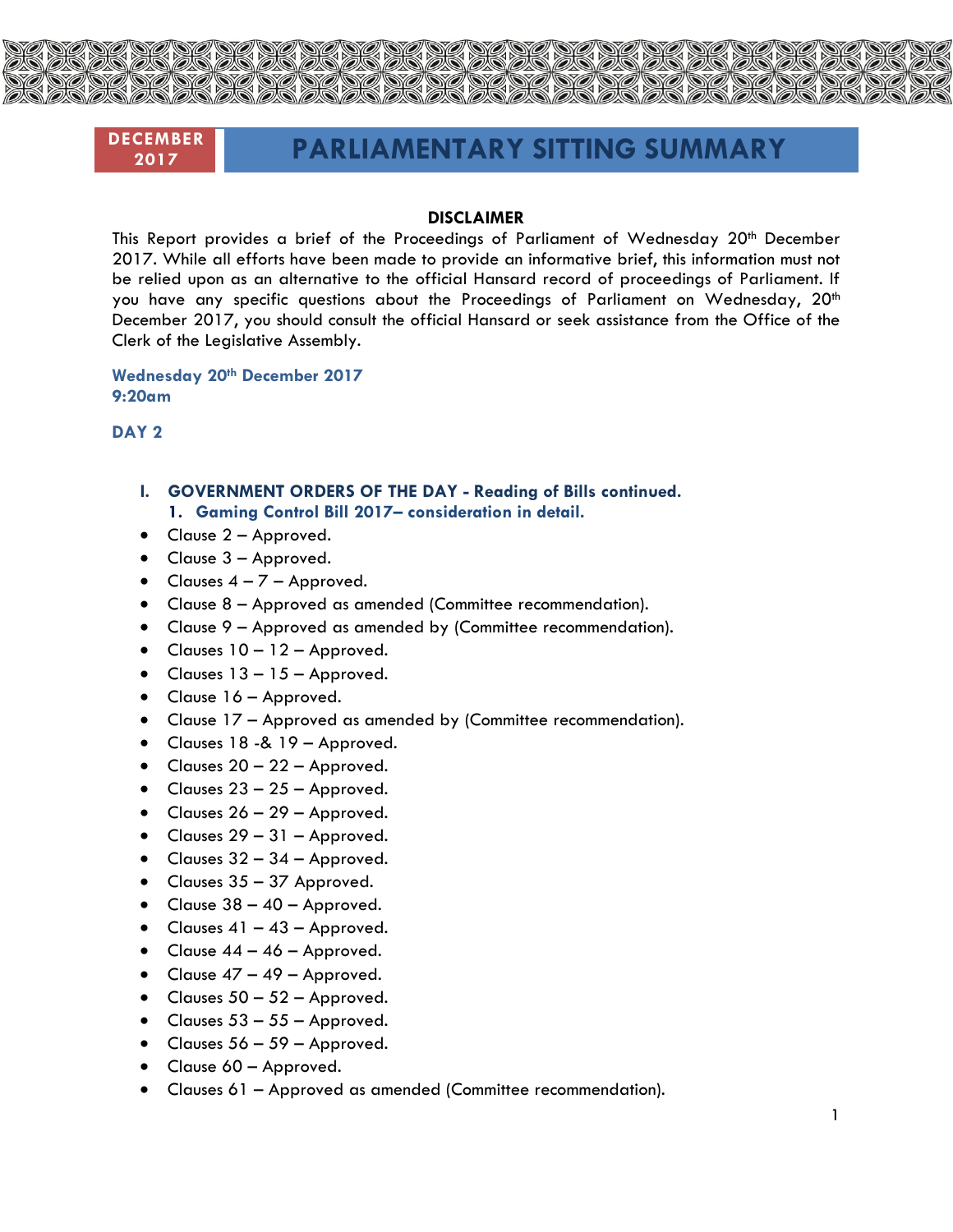- Clause 62 & 63 Approved.
- Clauses  $64 66$  Approved.
- Clauses  $67 69$  Approved.
- Clauses 70 72 Approved.
- Clauses  $73 75$  Approved.
- Clause 76 Approved.
- Clause 1: Short Title and Commencement Date Approved.

The Gaming Control Bill 2017 progressed as amended.

# **2. Sex Offenders Registration Bill 2017 – consideration in detail.**

AUMUA Isaia Lameko, Member of the Social Sector Committee, moved a motion for the Assembly to approve the Committee's Report on the Sex Offenders Bill 2017, with amendments; the motion was seconded and approved. The Committee Report was approved.

- Clause 2 Approved.
- Clause 3 Approved as amended (Committee recommendation).
- Clause 4 Approved.
- $\bullet$  Clause  $5 -$ Approved.
- Clauses  $6 9 -$  Approved.
- Clause 10 Approved.
- Clause 11 Approved as amended (Committee recommendation).
- Clauses 12 13 Approved as amended (Committee recommendation).
- $\bullet$  Clauses 14 16 Approved.
- Clause 17 19: Approved.
- Clauses 20 22: Approved.
- Clause 23 Approved.
- Clauses 24 & 25: Approved.
- Clause 26 & 27: Approved.
- Clause 28 Approved.
- Clause 29 Approved as amended (Committee recommendation).
- Clauses 30 32: Approved.
- Clause 33 Approved as amended (Committee recommendation).
- Clause 34 Approved as amended (Committee recommendation).
- Clauses 35 37: Approved.
- Clauses 38 40: Approved.
- Clause 41 Approved as amended (Committee recommendation).
- Clauses 42 44: Approved.
- Clauses  $45 47$  Approved.
- Clause 48 Approved.
- Clause 49 Approved as amended (Committee recommendation).
- Clauses 50 52 Approved.
- Clause 53 Approved as amended (Committee recommendation).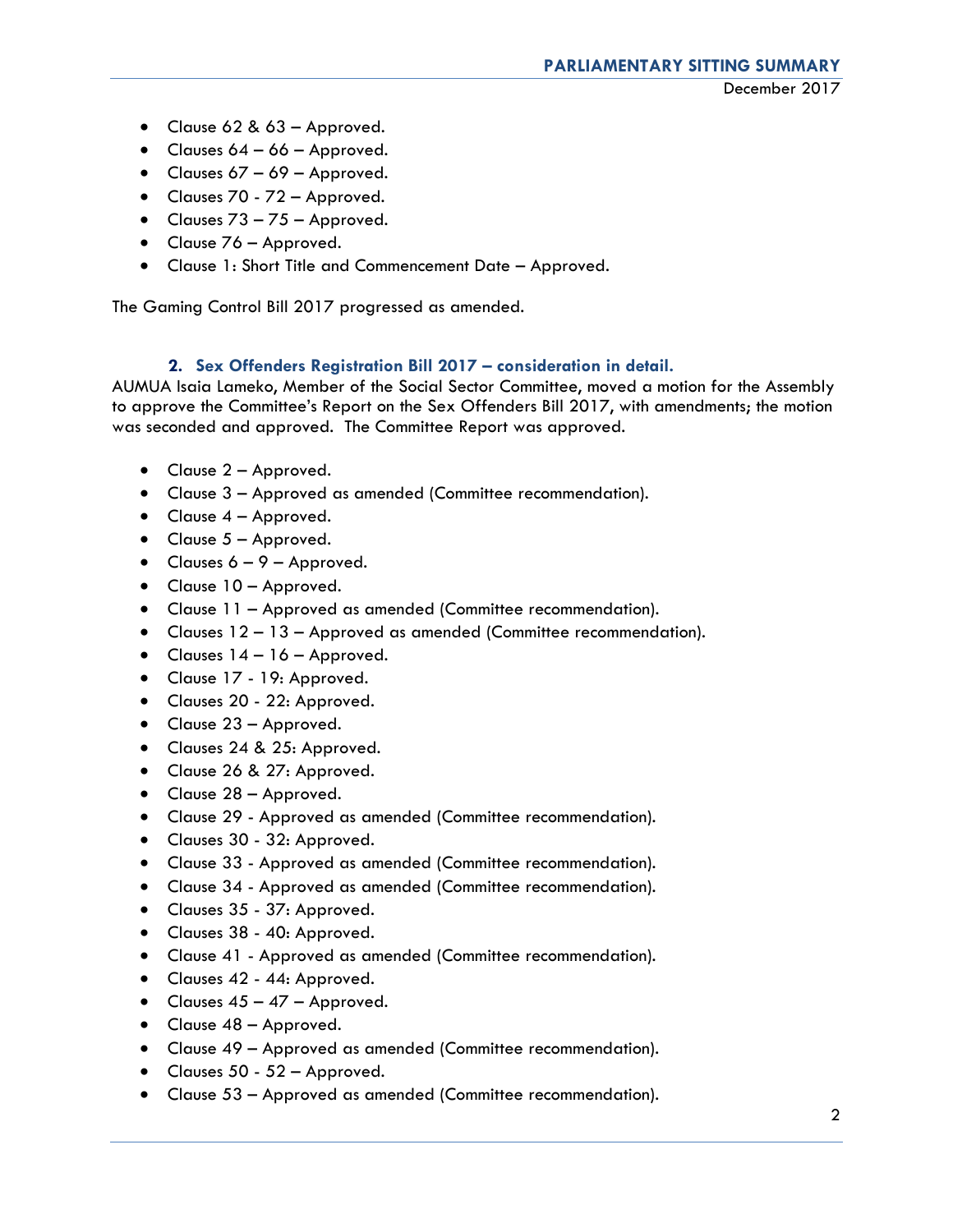- Clauses  $54 56$  Approved.
- Clauses  $57 59$  Approved.
- Clause 1: Short Title and Commencement date Approved.

The Sex Offenders Registration Bill 2017 progressed as amended.

# **3. Police Service Amendment Bill 2017 – consideration in detail.**

AUMUA Isaia Lameko, member of the Social Sector Committee, moved a motion that the Assembly approve the Committee's report on the Police Service Amendment Bill 2017; the motion was seconded and approved. The Committee Report was approved.

- Clause 2 Approved as amended (Committee recommendation).
- Clause 3 Approved as amended (Committee recommendation).
- Clause 4 AUMUA Isaia Lameko moved to insert a new Clause 4 in the Bill as recommended by the Committee; the motion was seconded and approved. Clause 4 Approved.
- Clause 5 AUMUA Isaia Lameko moved to include a new Clause 5 in the Bill as recommended by the Committee; the motion was seconded and approved.
- Clause 6 AUMUA Isaia Lameko moved to include a new Clause 6 in the Bill as recommended by the Committee; the motion was seconded and approved.
- Clause 7 AUMUA Isaia Lameko moved to include a new Clause 7 in the Bill as recommended by the Committee; the motion was seconded and approved.
- Clause 1: Short title and commencement: Approved.

The Police Service Amendment Bill 2017 progressed as amended.

### **4. Conventional Arms Bill 2017 – consideration in detail.**

AUMUA Isaia Lameko, Member of the Social Sector Committee, moved a motion for the Assembly to approve the Committee's Report on the Conventional Arms Bill 2017, with amendments; the motion was seconded and approved. The Committee Report was approved.

- Clause 2 Approved.
- Clause 3 Approved.
- $\bullet$  Clause  $4$  Approved.
- $\bullet$  Clause  $5 -$  Approved.
- Clause 6 Approved as amended (Committee recommendation).
- Clause 7 Approved as amended (Committee recommendation).
- Clause 8 Approved.
- Clause 9 Approved.
- Clause 10 Approved as amended (Committee recommendation).
- $\bullet$  Clauses 11 12 Approved.
- SCHEDULE Approved as amended (Committee recommendation).
- Clause 1 Short Title and Commencement Date Approved.

The Conventional Arms Bill 2017 Bill progressed as amended.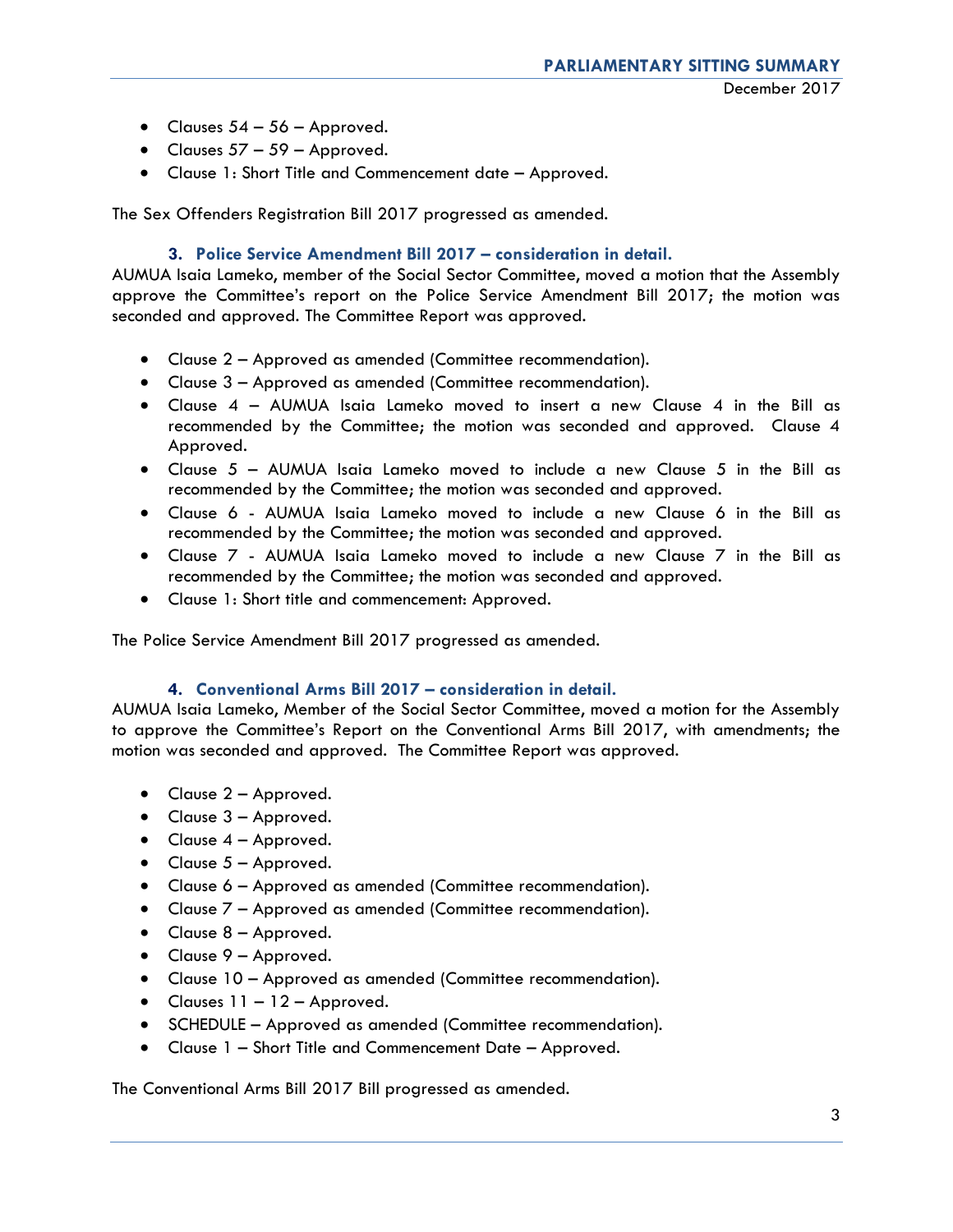December 2017

# **5. Film Production (Tax Incentives) Bill 2017 – consideration in detail.**

LAUOFO Fonotoe Nuafesili Pierre Lauofo, Chairperson for the Economic Sector Committee, moved a motion for the Assembly to approve the Committee's Report on the Film Production (Tax Incentives) Bill 2017; the motion was seconded and approved. The Committee Report was approved.

- Clause 2 Approved.
- Clauses  $3 5$  Approved.
- Clauses  $6 8 -$  Approved.
- $\bullet$  Clauses  $9 11 -$  Approved.
- Clause 1 Short Title and Commencement Date Approved.

The Film Production (Tax Incentives) Bill 2017 progressed without amendment.

# **6. Energy Efficiency Bill 2017 – consideration in detail.**

TAFUA Maluelue Tafua, Chairperson of the Infrastructure Sector Committee, moved a motion for the Assembly to approve the Committee's Report on the Energy Efficiency Bill 2017; the motion was seconded and approved. The Committee Report was approved.

- Clause 2 Approved.
- Clause 3 Approved.
- Clauses 4-6 Approved.
- Clauses 10-12 Approved.
- Clause 13 Approved as amended (Committee recommendation).
- Clause 14 Approved.
- Clause 15 Approved.
- Clauses 16-19 Approved.
- Clause 20 Approved.
- Clauses 21 & 22 Approved.
- Clause 23 Approved.
- Clause 1 Short Title and Commencement Date Approved.

The Energy Efficiency Bill 2017 progressed as amended.

# **Assembly proceedings were suspended at 10:36am for its usual morning recess. Proceedings reconvened at 11:25am.**

# **7. Gaming Control Bill 2017 – third reading.**

Hon. LAUTAFI Fio Selafi Purcell, Minister for Public Enterprises, moved a motion for the Gaming Control Bill 2017 to be read a third time; the motion was seconded and approved. The Bill passed the Assembly and will become an Act of Parliament upon assent by the Head of State.

# **8. Sex Offenders Registration Bill 2017 – third reading.**

The Hon Prime Minister moved a motion for the Sex Offenders Registration Bill 2017 to be read a third time; the motion was seconded and approved. The Bill was third read and passed the Assembly and will become an Act of Parliament upon assent by the Head of State.